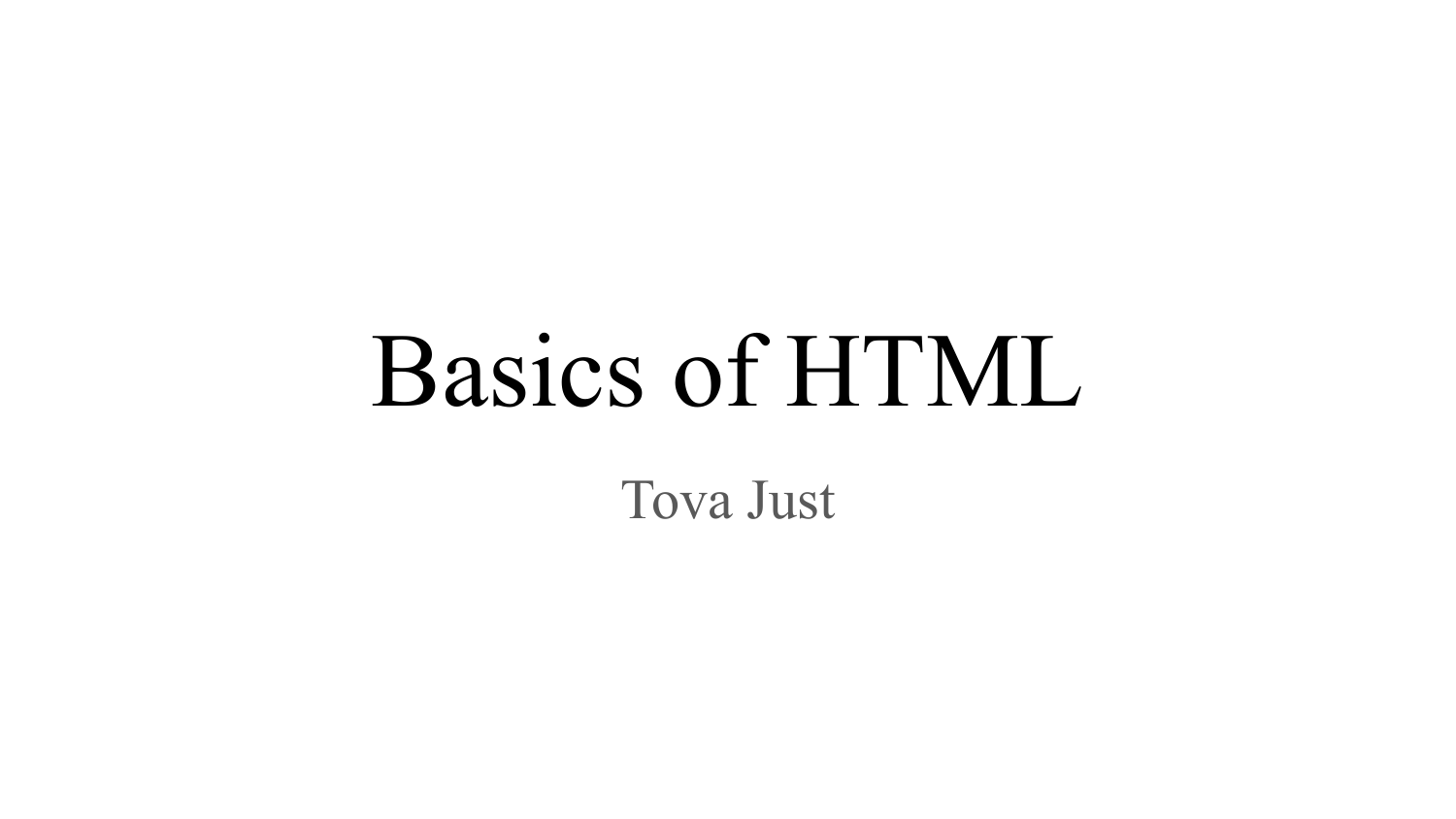## What is HTML? (HyperText Markup Language)

- a **standardized syntax** that supports:
	- **formatted display of information**
	- creation of **forms-based interfaces**
- Why?
- independent of the operating system and browser
- no need to install any application-specific software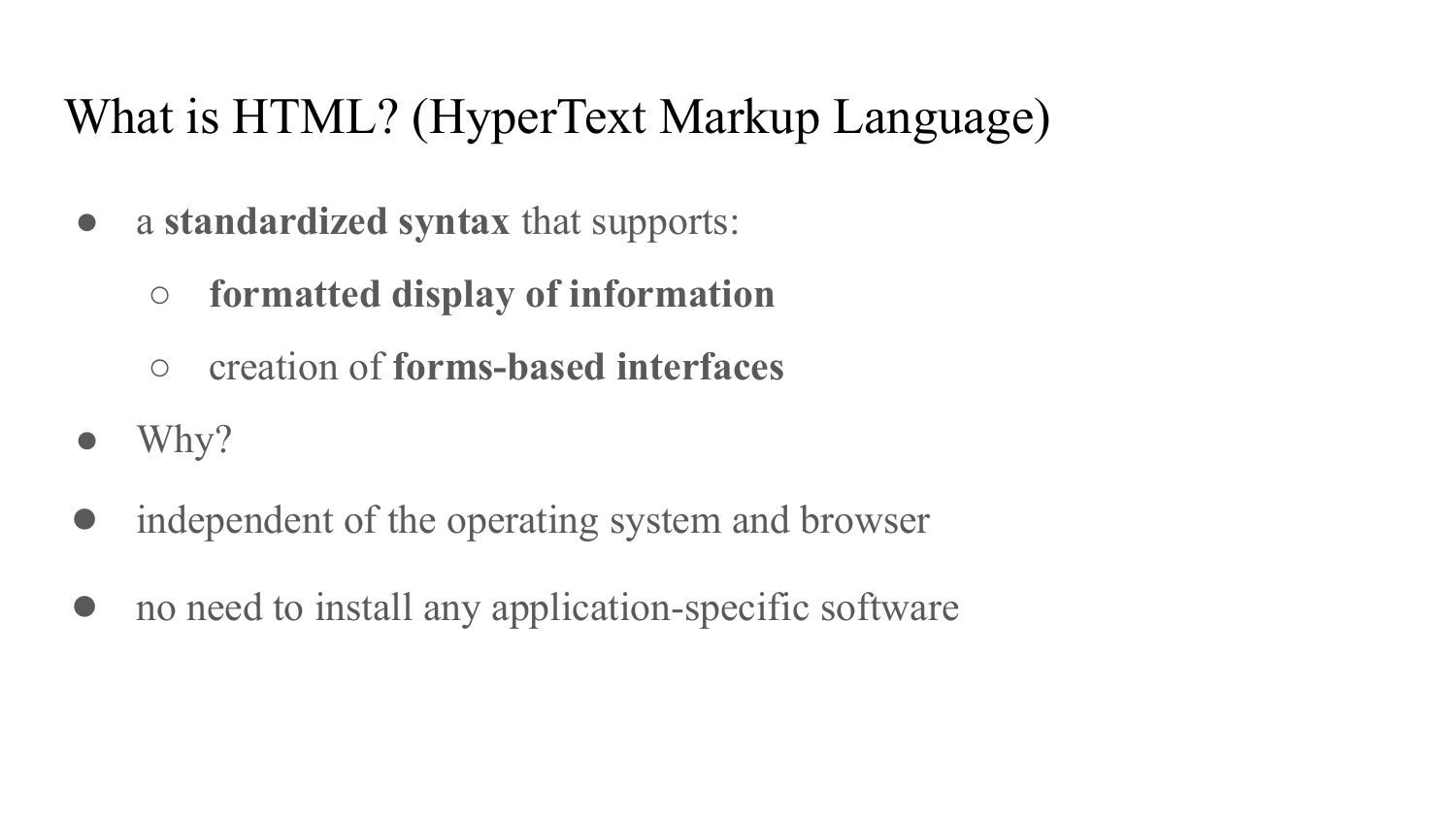| <head></head> |                                    |  |
|---------------|------------------------------------|--|
|               | <title>This Is Your Title </title> |  |
|               |                                    |  |
| <body></body> |                                    |  |
|               |                                    |  |
|               |                                    |  |
|               | <h1>This Is Your Header </h1>      |  |
|               | <p>This is your paragraph. </p>    |  |
|               |                                    |  |
|               |                                    |  |
|               |                                    |  |
|               |                                    |  |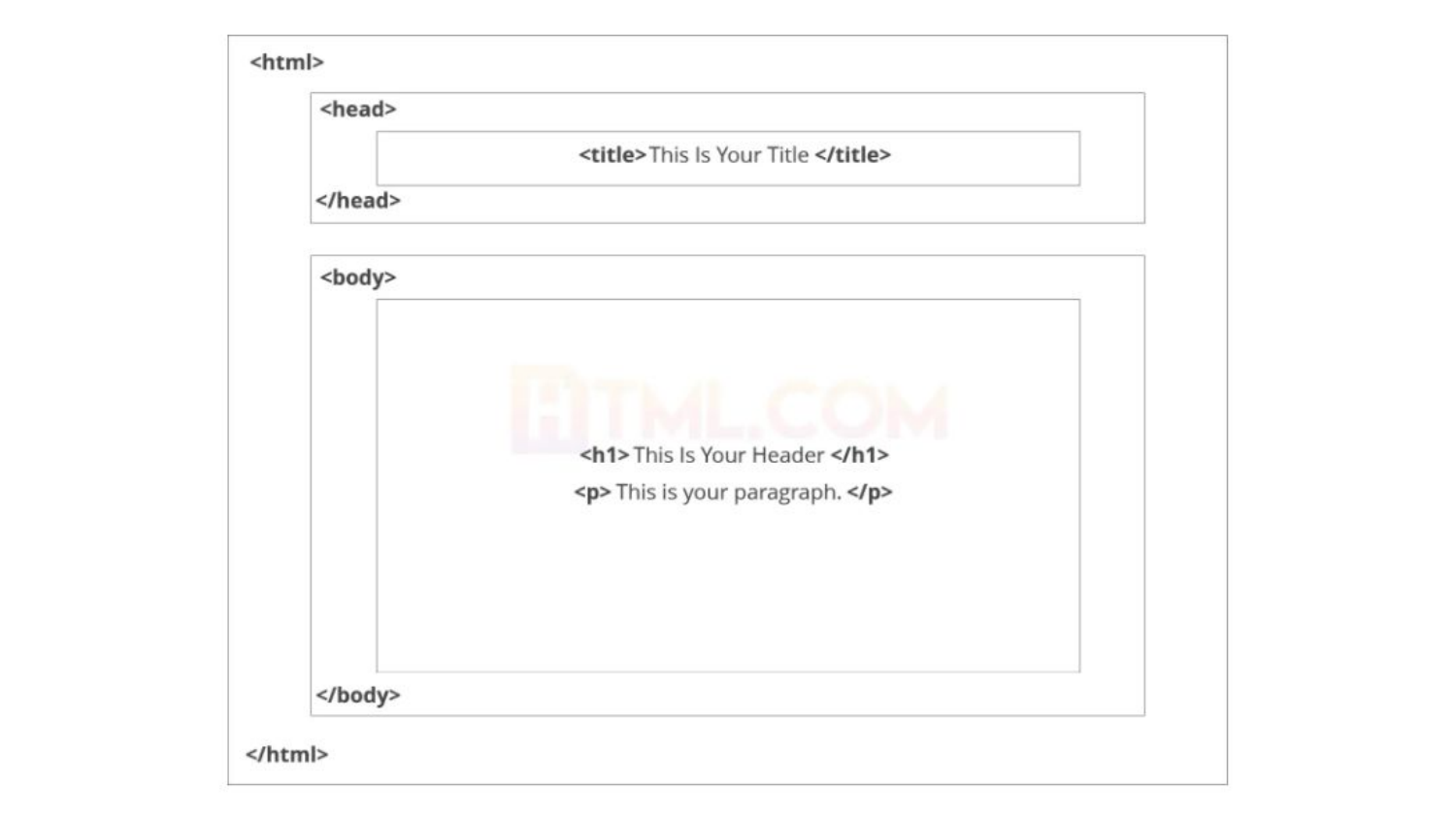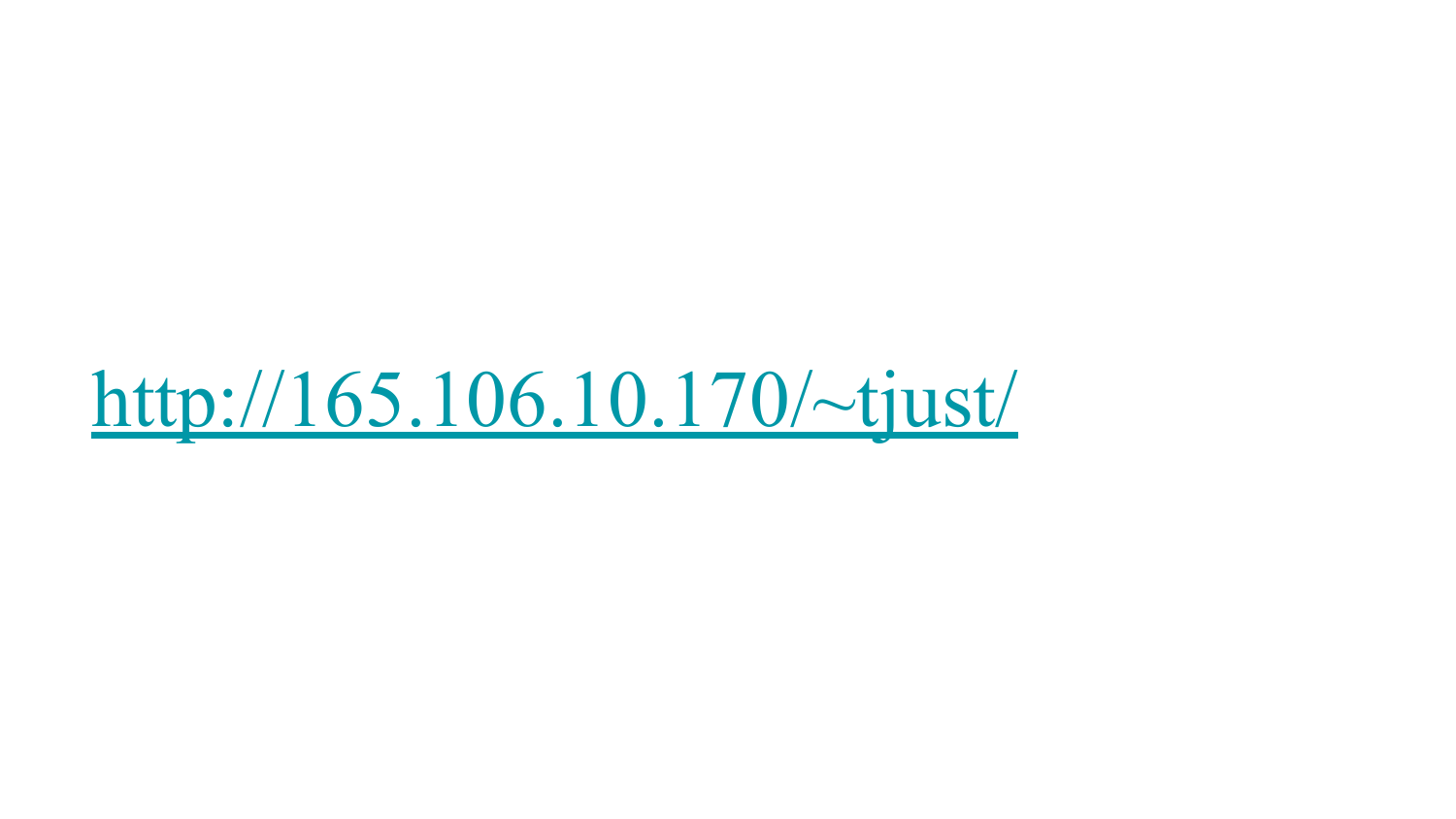### Forms

- used to collect user input, which is then sent to a server for processing
- Basic structure:

<form>

```
Name: \langleinput type="text" name="name">
```

```
<input type=submit value="submit">
```
 $\langle$ /form $\rangle$ 

| Name: | submit |
|-------|--------|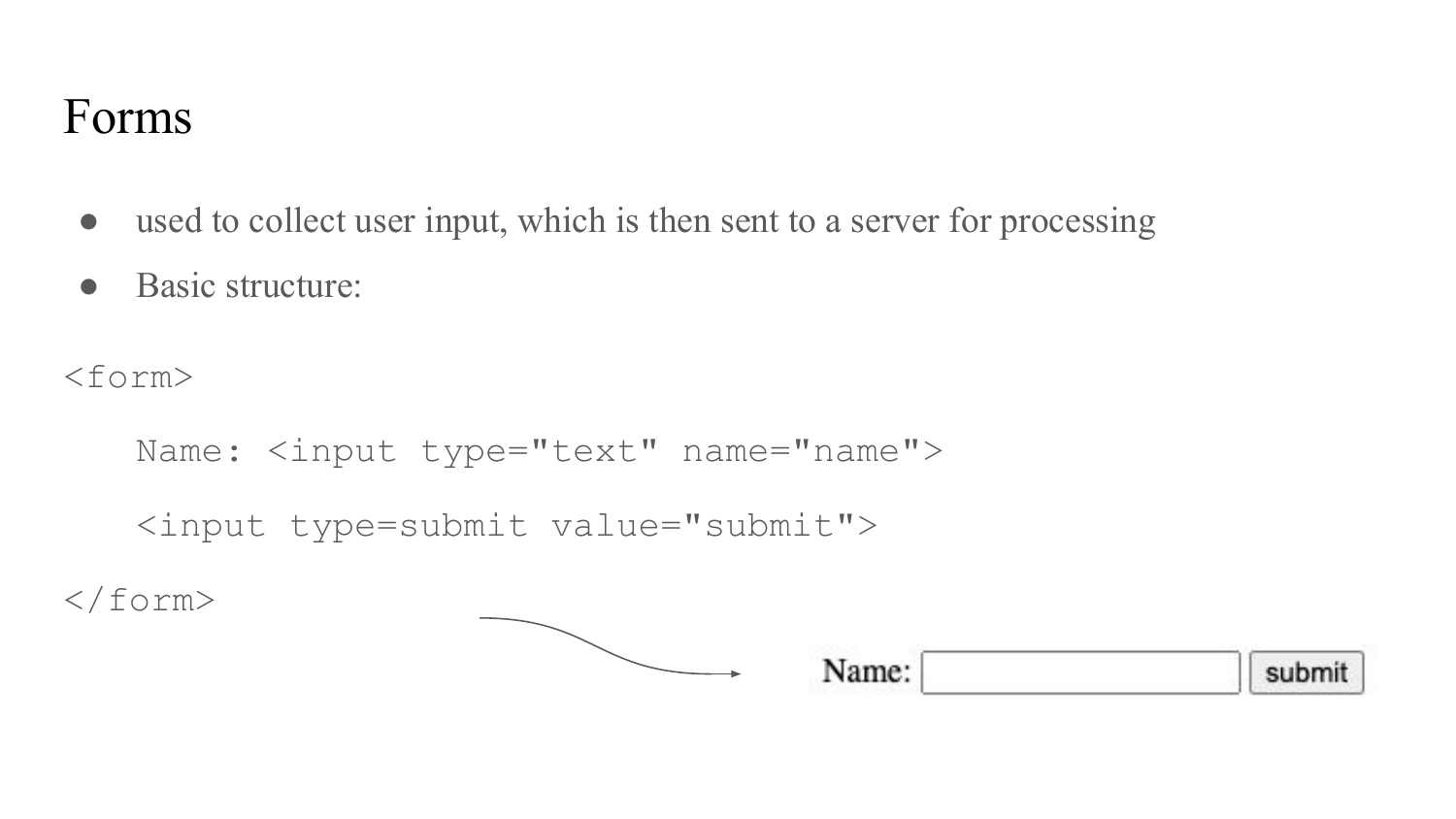- action=PersonQuery: the form data is sent to the URL PersonQuery
- $method = get$ : send the data by putting it in the URL
- [http://165.106.10.170/~tjust/PersonQuery?persontype=student&name=Taylo](http://165.106.10.170/~tjust/PersonQuery?persontype=student&name=Taylor+Swift&birthdate=2021-12-31) [r+Swift&birthdate=2021-12-31](http://165.106.10.170/~tjust/PersonQuery?persontype=student&name=Taylor+Swift&birthdate=2021-12-31)
- This calls a corresponding program, with the user-provided values for the arguments persontype, name, and birthdate
- That program generates an HTML document, which is then sent back and displayed to the user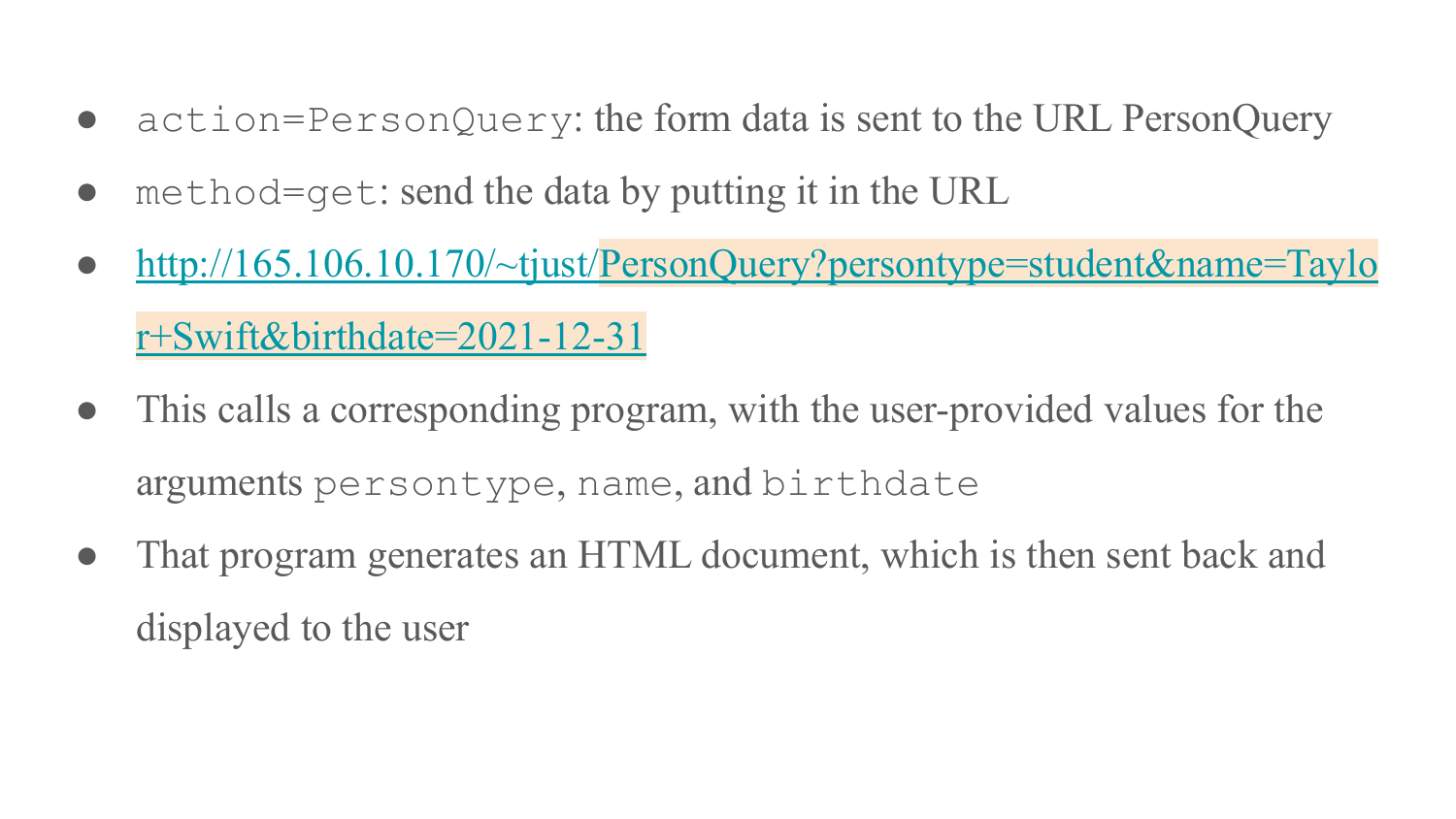```
method="get"
```
- Form data sent in URL as name/value pairs
- The length of a URL is limited (about 3,000 characters)
- Never use GET to send sensitive data!
- Useful when user wants to bookmark the form submission result
- Better for non-secure data, like query strings in Google

method="post"

- Form data sent as HTTP post transaction
- Data stored inside the body of the HTTP request (not shown in the URL)
- No size limitations!
- Form submissions cannot be bookmarked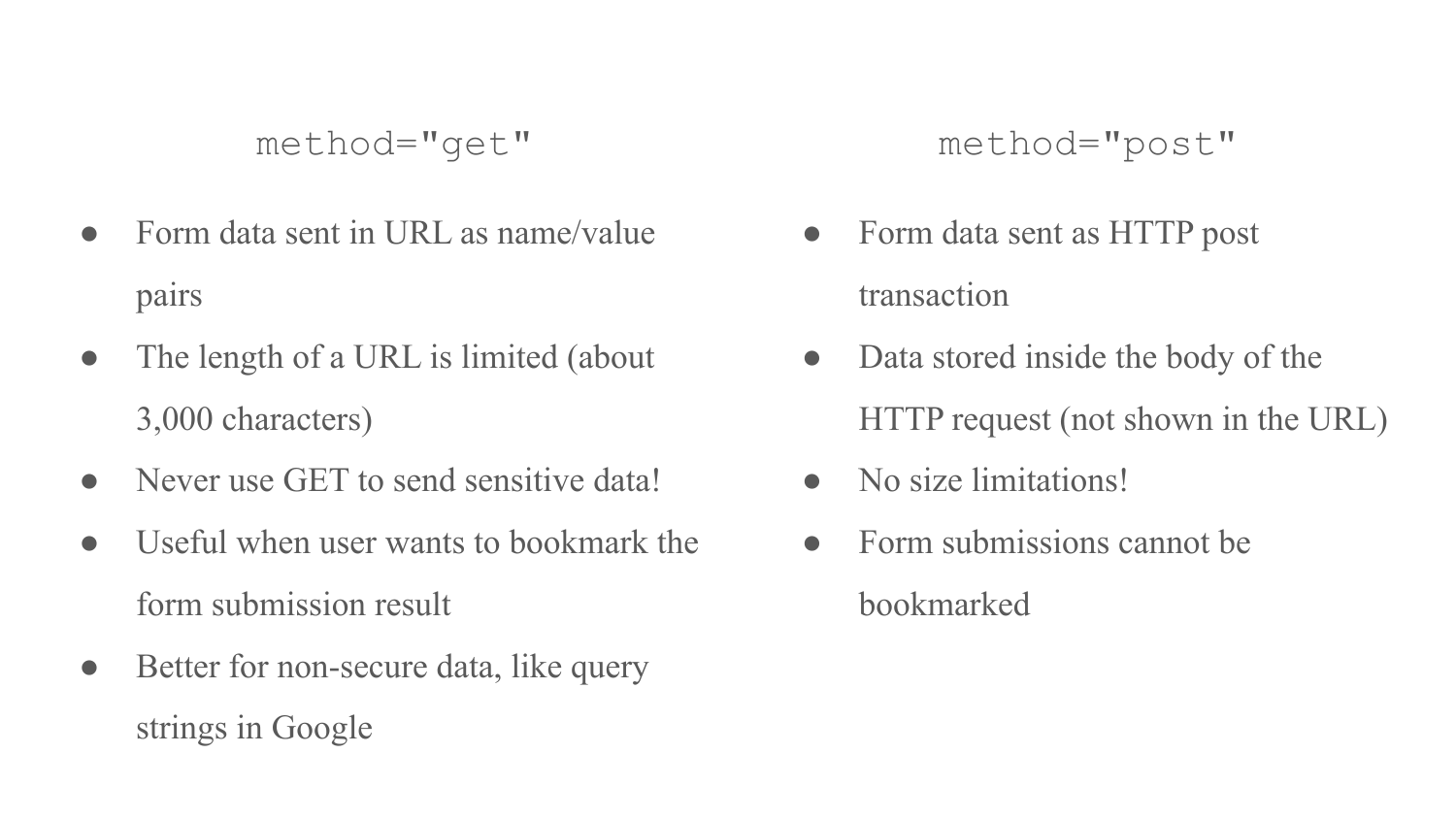#### HTML5 Forms: Types of Inputs

- <input type="date" name="abc">
- <input type="time" name="xyz">

 $\circ$  input value is saved in the form attributes abc and  $xyz$ 

- <input type="file" name="fileName">
- optional attributes min and max specify minimum and maximum values
- <input type="number" name="start" min="0" max="55" step="5" value="0">